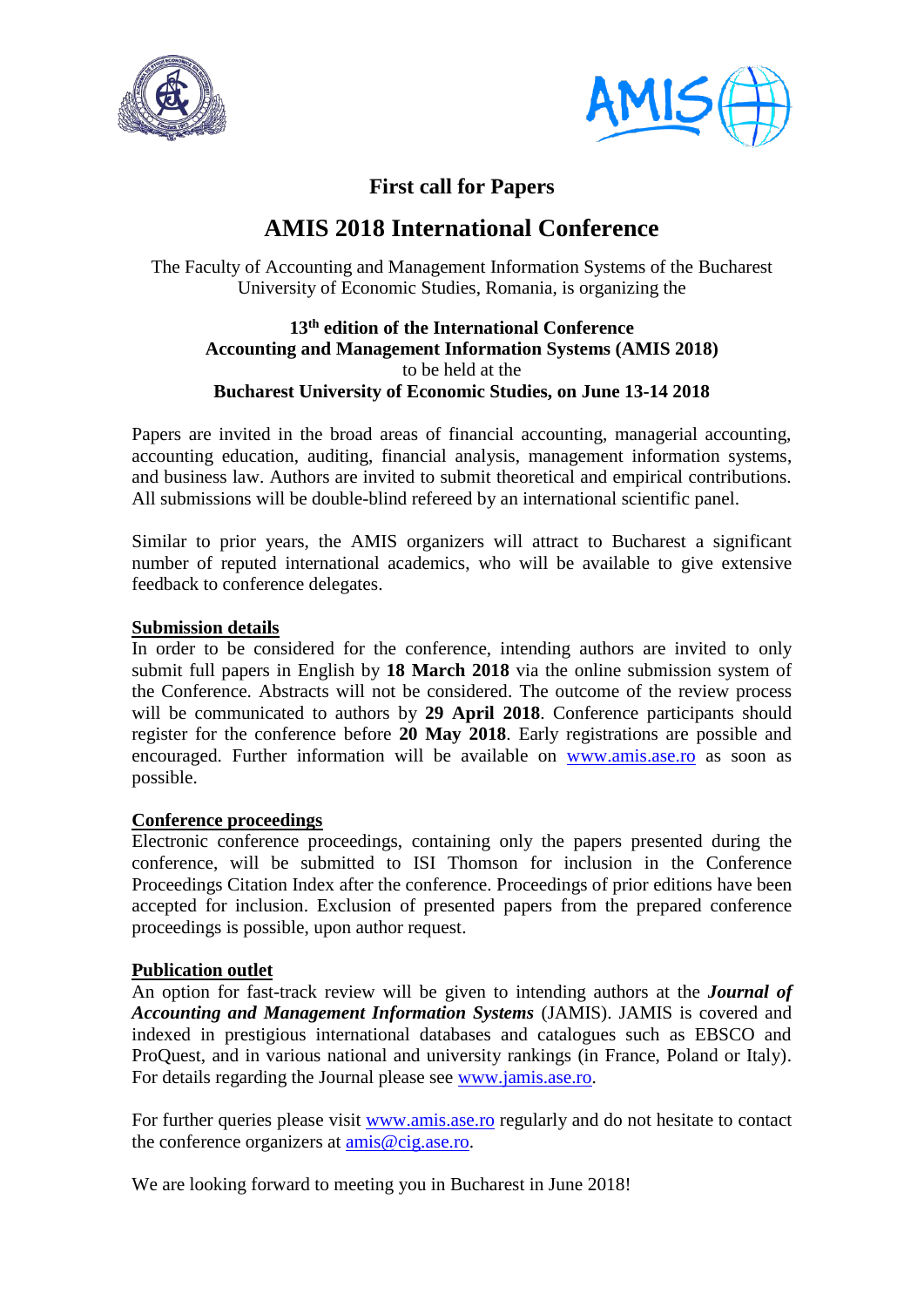## **Special event associated with AMIS 2018**

#### **IAAER ACCA Central and Eastern European Emerging Accounting Scholars Research Workshop**

The International Association for Accounting Education and Research (IAAER) and the Association of Chartered Certified Accountants (ACCA) will hold their annual Central and Eastern European Emerging Accounting Scholars Research Workshop in Bucharest, Romania on **11-12 June 2018**. The objectives of the workshop are to provide emerging scholars from Central and Eastern Europe (CEE) with feedback on their research proposals and to help develop their research skills. Representatives of IAAER will select the research projects to be presented during the workshop and will attend the workshop to provide comprehensive feedback and guidance to the participants. Preference will be given to doctoral students and early career researchers. However, the workshop is open to all emerging accounting scholars holding or pursuing a terminal degree that are affiliated with higher education institutions in the CEE countries and are committed to improving their research skills capacity.

The workshop will begin with a light lunch Monday June 11 and run all day Tuesday June 12 2018. On Monday afternoon internationally recognized scholars will lead sessions designed to increase participants' research skills (for example, discussing/reviewing a research paper, basic research design issues). Participants will be expected to study several assigned readings to prepare for these sessions. Various funding opportunities will be available for workshop presenters.

An extended call for research proposals and participation is posted to the [www.amis.ase.ro](http://www.amis.ase.ro/) and the [www.iaaer.org](http://www.iaaer.org/) websites. For further information, please email Professor Donna Street at [dstreet1@udayton.edu.](mailto:dstreet1@udayton.edu)

Deadline for proposal submission: **15 December 2017**

Preliminary selection decisions advised and written feedback: **1 February 2018**

Deadline to resubmit revised proposals and response to reviewers: **1 April 2018**

Final acceptances advised: **1 May 2018**